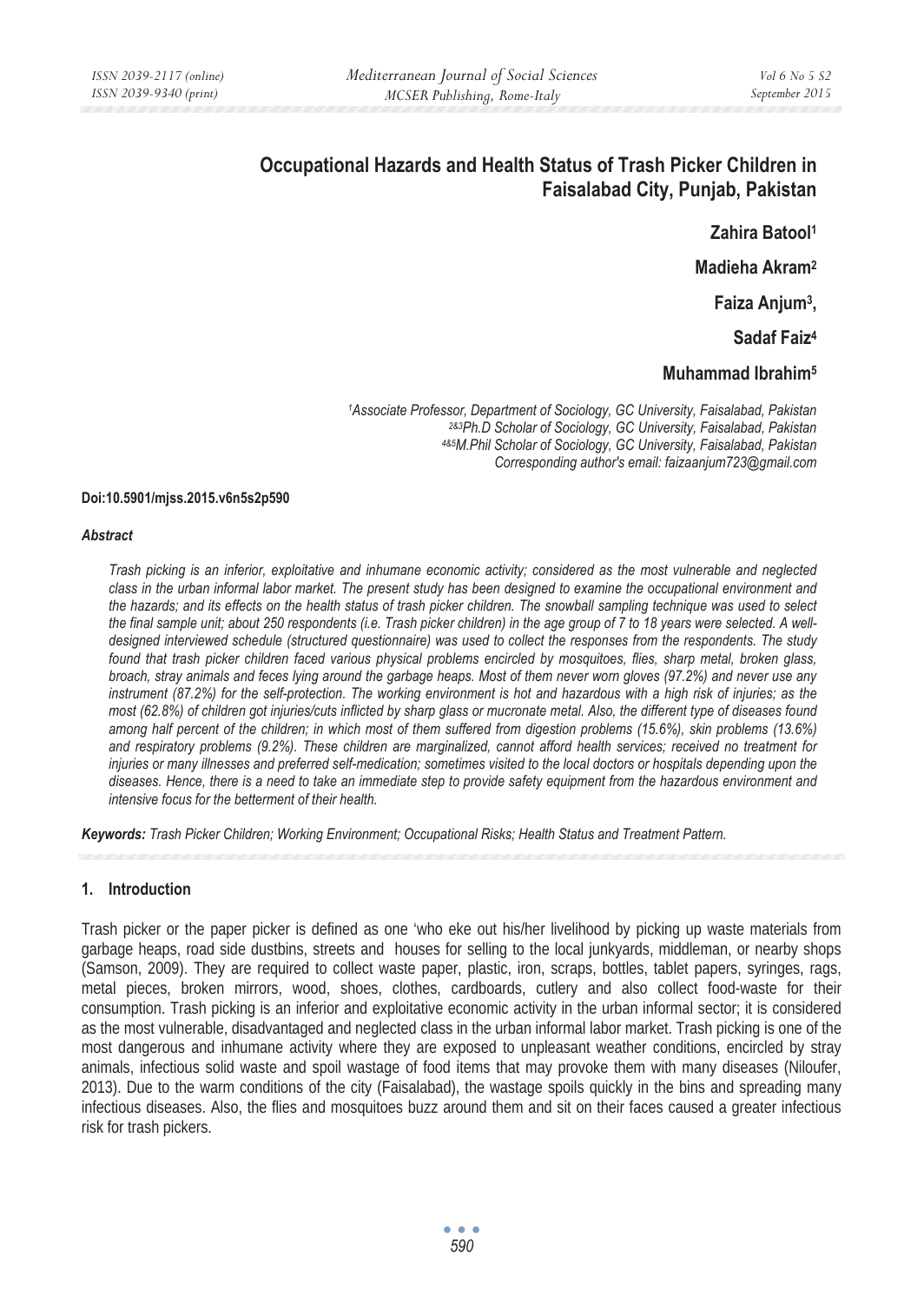## *1.1 Trash Picker Children*

The work of trash picking is easy to start, as they need no qualification, skill and investment in this profession; children by age 5 to 16 years also engaged in this activity. Children were forced to commence trash picking activity and they are required to collect recyclable items. These children earn their livelihood from the collection, separation and sale for recycling; most of them are the main source of income in their families. They live in unauthorized slums, in low-income residential areas; mostly in shanty towns, bridges, pavements and railway platforms without the facility of pure drinking water and electricity.

Trash picker children worked throughout the year except during extreme winters and rainy season (Barki & Manhas, 2013). During the rainy season trash pickers are more likely to go hungry when materials are dirty and wet because it's difficult for them to collect due to the rain and mud. The basic rights of the children of taking healthy and nourished food, pure drinking water and having shelter are denied at the garbage heaps. There is also no place where they can sit and eat or keep their food safely. If they take food, it is unhealthy for them by the flies and mosquitoes at the dump sites. When these children are hungry; even have to eat shitty fruit from the garbage dumps, which shows a miserable picture of these scavengers and a remarkable question for society. In some conditions, they have to beg for food; it reflects the picture of weeklong starvation of child trash pickers. The risk of ill is very high because they consume unhealthy food and water and work in unhygienic conditions. They suffered from malnutrition, weakness, stunted growth and ill health in such impatient /pathetic situation. Trash picking activity not only exposed to the hazards and strains of their labor, but also deprived from education and training that could enable them to escape the poverty (Oza, 2013).

These children faced various physical problems such as bruises or cuts on their body and susceptible to infections and diseases because the most of the children never use any instrument for the protection of their hands and feet (Salam, 2013). The environments in which they work are hot and hazardous with a high risk of injuries and diseases; as the injuries and wounds inflicted by sharp glass or metal are common for trash picker's children. Some studies indicate that they got cuts, bruise, burns, dog-bites and allergies on their hands and feet, as they walk barefoot in garbage dumps collecting iron and glass pieces without worn gloves, and unattended infectious wounds causes septicemia and tetanus (Mari *et al.* 2007; Saxena, 2012). Several studies have been able to demonstrate that the health conditions of these children are very poor due to the work in hazardous environments; they are susceptible to diarrhea, malaria, frequently fever, stomach ache, respiratory problems, back and joint pain, skin diseases and tuberculosis (Andalib *et al.*, 2011; Pathon, 2013; Oza, 2013). These children are marginalized socially and economically cannot afford health services, received no treatment for many illnesses and preferred self-medication (Thapa *et al.*, 2009).

## *1.2 Objectives of the Study*

- To identify the occupational risks faced by trash picker children.
- To examine the safety measurements during trash picking.
- To study the health problems and treatment patterns of trash picker children.

## **2. Research Methods**

The prevalence of research phenomenon "trash picker children" is related to urban areas, especially in informal settlements. Faisalabad is a highly populous city of Pakistan; has become an extensive, very rapidly expanding city. It is characterized by large un-serviced and under-serviced areas (slums and katchi abadis*)* where the majority of the population lives in very poor and miserable conditions. The universe of the study was the urban informal settlements of Faisalabad city; the total number of informal settlements (katchi ababis/slums) in the city is 170. The sample of trash picker children was gathered from 14 informal settlements (katchi ababis/slums) of Faisalabad city. The population of the study comprised of those children who were involved in trash picking activity in the age group of 7-18 years in these settlements. About eight informal settlements (katchi ababis/slums) were taken out of 14 through simple random technique; and about 250 respondents (i.e., Trash picker children) were selected through snowball sampling technique from the each selected informal settlement (katchi ababis/slums).

For the purpose of data collection; a well-designed interviewed schedule (structured questionnaire) was used to collect the responses from the respondents. It was most appropriate method because children were illiterate; not aware about the importance of such studies. Frequency distribution and percentages were used for the descriptive analysis to explain the data. The lowest and highest values of different variable are identified by frequency; the frequency distribution is counted each value that occurs in the set of data and then presented in the form of numbers and percentage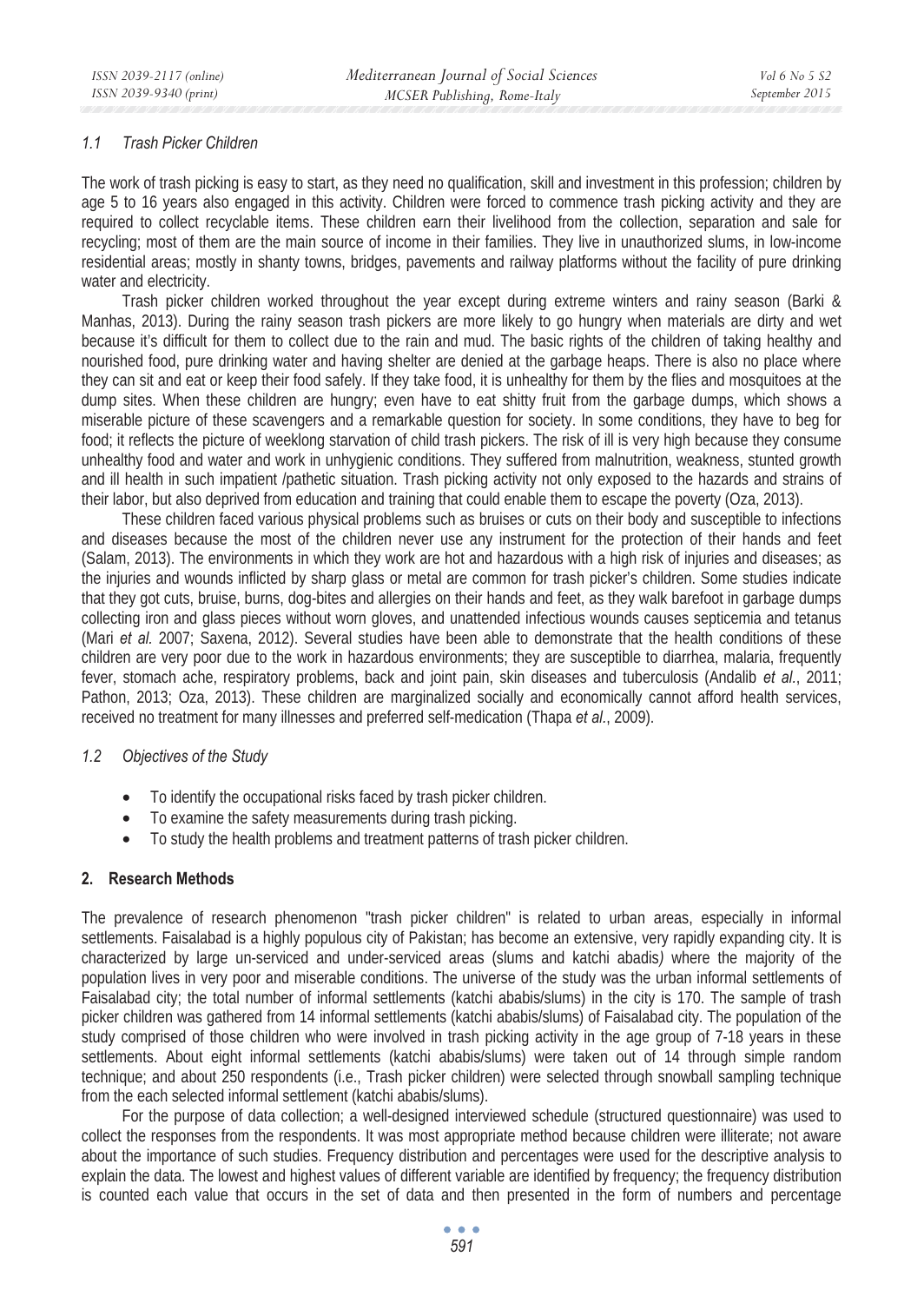distributions.

### **3. Results and Discussion**

| <b>Categories</b> | N (Percentage) | <b>Categories</b> | N (Percentage) |  |
|-------------------|----------------|-------------------|----------------|--|
| <b>Sex</b>        |                | <b>Education</b>  |                |  |
| Boy               | 197 (78.8)     | Illiterate        | 168 (67.2)     |  |
| Girl              | 53(21.2)       | Literate          | 41(16.4)       |  |
| Age (years        |                | Primary           | 22(8.8)        |  |
| $7 - 10$          | 65(26.0)       | Middle $+$ above  | 19 (7.6)       |  |
| $11 - 14$         | 127 (50.8)     |                   |                |  |
| $15 - 18$         | 58 (23.2)      |                   |                |  |

**Table 1.** Distribution of the Respondents Regarding Demographic data (n = 250)

## *3.1 Demographic Information*

The data of table 1 depict the personal information about the trash picker children. Almost two third percent of the children were boys that involved in trash picking. Boys are found to be dominated engaged in this activity because the work of trash picking is done on the roads, garbage heaps or collected the garbage from door to door; families did not allow their girls and preferred domestic work for them. Some girls also found to collect the items, but their age is less than 10 years old. All age groups of children do that work; about a half percent of them were between the age group of 11 to 14 years. Illiteracy is related to the poverty in developing countries, where the majority of its population is deprived of basic needs (food, pure water, health facilities); only make the effort to get meal twice a day don't think about the future of their children. The picture can be clearly seen in the results as majority 67.2 of the children were illiterate; never been inclined towards education.

|                                  | <b>Never</b>   | <b>Sometimes</b> | Always         |
|----------------------------------|----------------|------------------|----------------|
| <b>Statements</b>                | N (Percentage) | N (Percentage)   | N (Percentage) |
| Hurdles during trash picking     |                |                  |                |
| Flies/Mosquitoes                 | 0(0.0)         | 32(12.8)         | 218 (87.2)     |
| Broken glasses/Sharp metals      | 0(0.0)         | 52(20.8)         | 198 (79.2)     |
| Feces & Stray animals            | 11(4.4)        | 67(26.8)         | 172 (68.8)     |
| <b>Chemical fumes</b>            | 181 (72.4)     | 41(16.4)         | 28 (11.2)      |
| Airborne dust                    | 53(21.2)       | 127 (50.8)       | 70 (28.0)      |
| Feel stress during trash picking | 138 (55.2)     | 79 (31.6)        | 33(13.2)       |
| Eating items from dump sites     | 153 (61.2)     | 71 (28.4)        | 26(10.4)       |

**Table 2.** Distribution of the Respondent's Risks during Trash Picking (n = 250)

## *3.2 Hurdles during Trash Picking*

Table 2 presents the problems faced by children during trash picking; the majority 87.2% of respondents informed that flies and mosquitoes create disturbance always while they were trash picking because flies and mosquitos' bombinate around the garbage heaps. Most 79.2% and 68.8% of respondents said that broken glass/sharp metals and feces/stray animals come into contact always while they sought out the items respectively. Around 73.0% response was that they did not disturb by chemical fumes; and almost half percent were of the view that they faced problems sometimes by air born dust. Eerd (1996) concluded that they face various risks and hazards and expose to chemical risks due to toxic substances at dump sites.

# *3.3 Feel Stress during Trash Picking*

Almost half percent of the children don't feel stress while trash picking; they said if they feel stressed to deal with and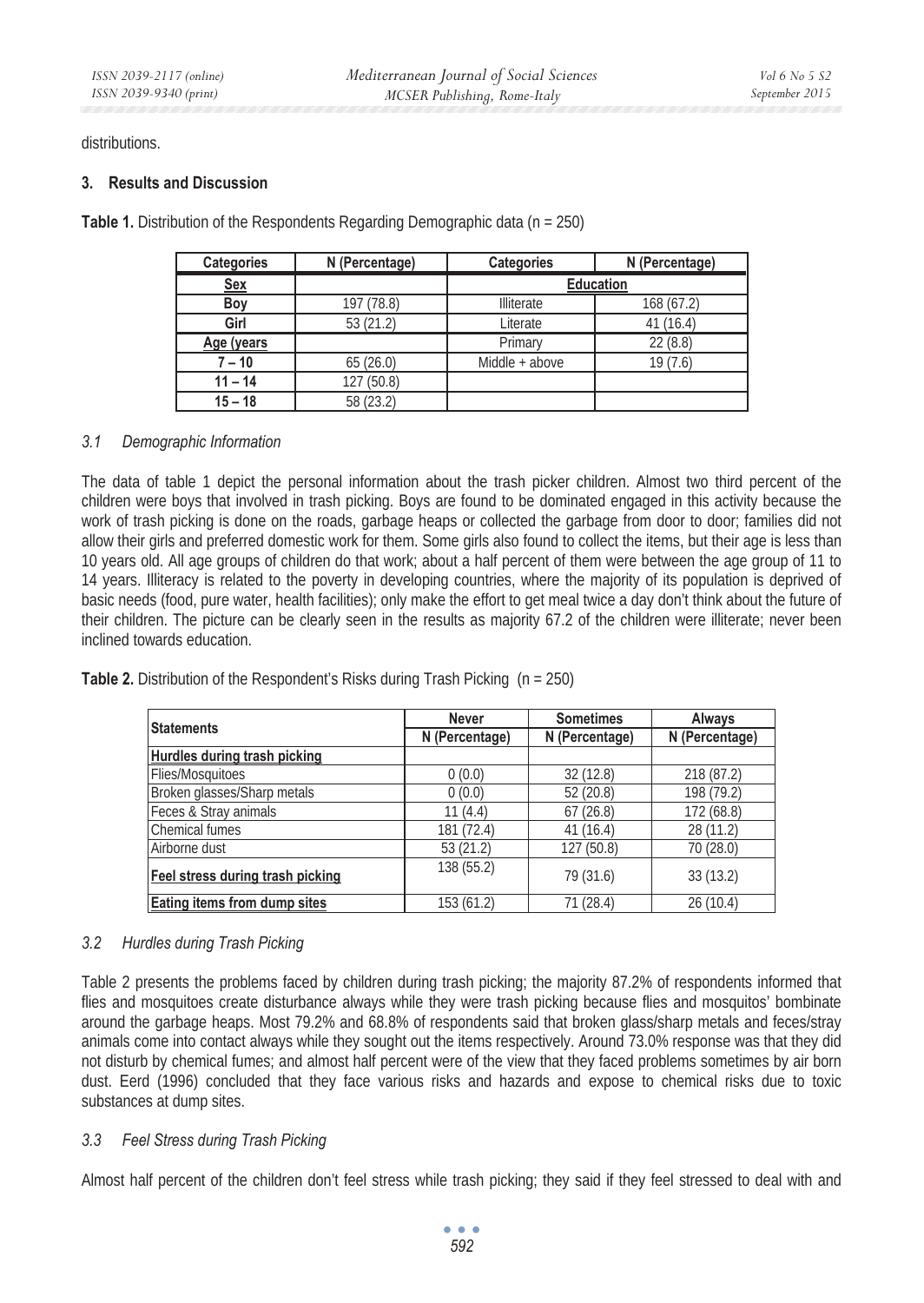| ISSN 2039-2117 (online) | Mediterranean Journal of Social Sciences | Vol 6 No 5 S2  |
|-------------------------|------------------------------------------|----------------|
| ISSN 2039-9340 (print)  | MCSER Publishing, Rome-Italy             | September 2015 |

picking these items how they will collect a huge amount to earn just their basic needs. Despite, 31.6% and 13.2% feel stressed during trash picking sometimes and always respectively as shown in table 2. Children were on the view that, they are in problems when refreshable food, diapers and filthy clothes makes the atmosphere unpleasant; but they are compelled to work in this environment which almost all thought it's a dangerous and against the dignity of humans. In sorting process, a burden of good collection of items also puts the pressure on children leads to stress; because, if they unable to do that may too suffer with hunger.

# *3.4 Eating Items from Dump Sites*

Children consumed polluted food items from the dumpsites when they feel hungry and not eatable things are available. A sizeable proportions of the data show the results that about one third percent of respondents eats food items (bread, fruit) from garbage heaps (see table 2 again). These things are unhealthy for them because exposure of dust and infectious particulate materials makes the food items pollutant and undernourishment that caused many diseases like stomachache, diarrhea, tetanus and asthma.

| <b>Statements</b> | <b>Never</b>   | <b>Sometimes</b> | Always         |
|-------------------|----------------|------------------|----------------|
|                   | N (Percentage) | N (Percentage)   | N (Percentage) |
| Seasonal clothes  | 41 (16.4)      | 152 (60.8)       | 57(22.8)       |
| Worn shoes        | 7 (2.8)        | 52(20.8)         | 191 (76.4)     |
| Worn mask         | 247 (98.8)     | 3(1.2)           | 0(0.0)         |
| Worn gloves       | 250 (100.0)    | 0(0.0)           | 0(0.0)         |
| Use of tools      | 218 (87.2)     | 20(8.0)          | 12(4.8)        |

**Table 3.** Distribution of the Respondent's use of Safety Equipment's (n = 250)

# *3.5 Safety Equipment's*

The results clearly indicate that these children are deprived from basic needs and instruments which are essential for their safety from infections and polluted environment. Trash pickers are vulnerable at high risks that caused injuries and communicable diseases. The majority 60.8 % of the children were sometimes worn seasonal clothes in rainy or hot season; and mostly 76.4 % were always worn shoes at work place (see table 3). This study contradicts with the results gave by Sekar (2004) as he concludes that only 41.84 percent of the total rag picker children worn foot wears. Majority 98.8 % of children said they were never worn mask; even they did not know about the mask. It is also found that 100% of respondents were never worn gloves when they collected trash; they sought out the recyclable material with bare hands from the garbage heaps. Among all, the majority 87.2 % of children were never used any tools while picking the trash; a small proportion of children used tools like wood and stick.

**Table 4.** Distribution of the Respondent's Health Status and Treatment Patterns (n = 250)

| <b>Categories</b>                      | N (Percentage) | <b>Categories</b>                     | N (Percentage) |
|----------------------------------------|----------------|---------------------------------------|----------------|
| <b>Injuries</b>                        |                | <b>Diseases</b>                       |                |
| Yes                                    | 157 (62.8)     | <b>Tuberculosis</b>                   | 2(0.8)         |
| No                                     | 93 (37.2)      | Fever                                 | 7(2.8)         |
| <b>Types of injuries</b>               |                | Headache                              | 9(3.6)         |
| <b>Animal bite</b>                     | 7(2.8)         | Cough                                 | 16(6.4)        |
| <b>Bruise</b>                          | 16(6.4)        | Back & joint pain                     | 17(6.8)        |
| Cuts                                   | 134 (53.6)     | Respiratory problems                  | 23(9.2)        |
| Not applicable                         | 93 (37.2)      | Skin problem                          | 34 (13.6)      |
| <b>Treatment of injuries</b>           |                | Digestion problem                     | 39 (15.6)      |
| Ointment of betel leaves (pan ka pata) | 15(6.0)        | Not ill                               | 103 (41.2)     |
|                                        |                | Health status since the last one year |                |
| Salt                                   | 17(6.8)        | Good                                  | 11(4.4)        |
| <b>Medicine by doctor</b>              | 20(8.0)        | Average                               | 71(28.4)       |
| Sand/dust                              | 34 (13.6)      | <b>Suffering Diseases</b>             | 168 (67.2)     |

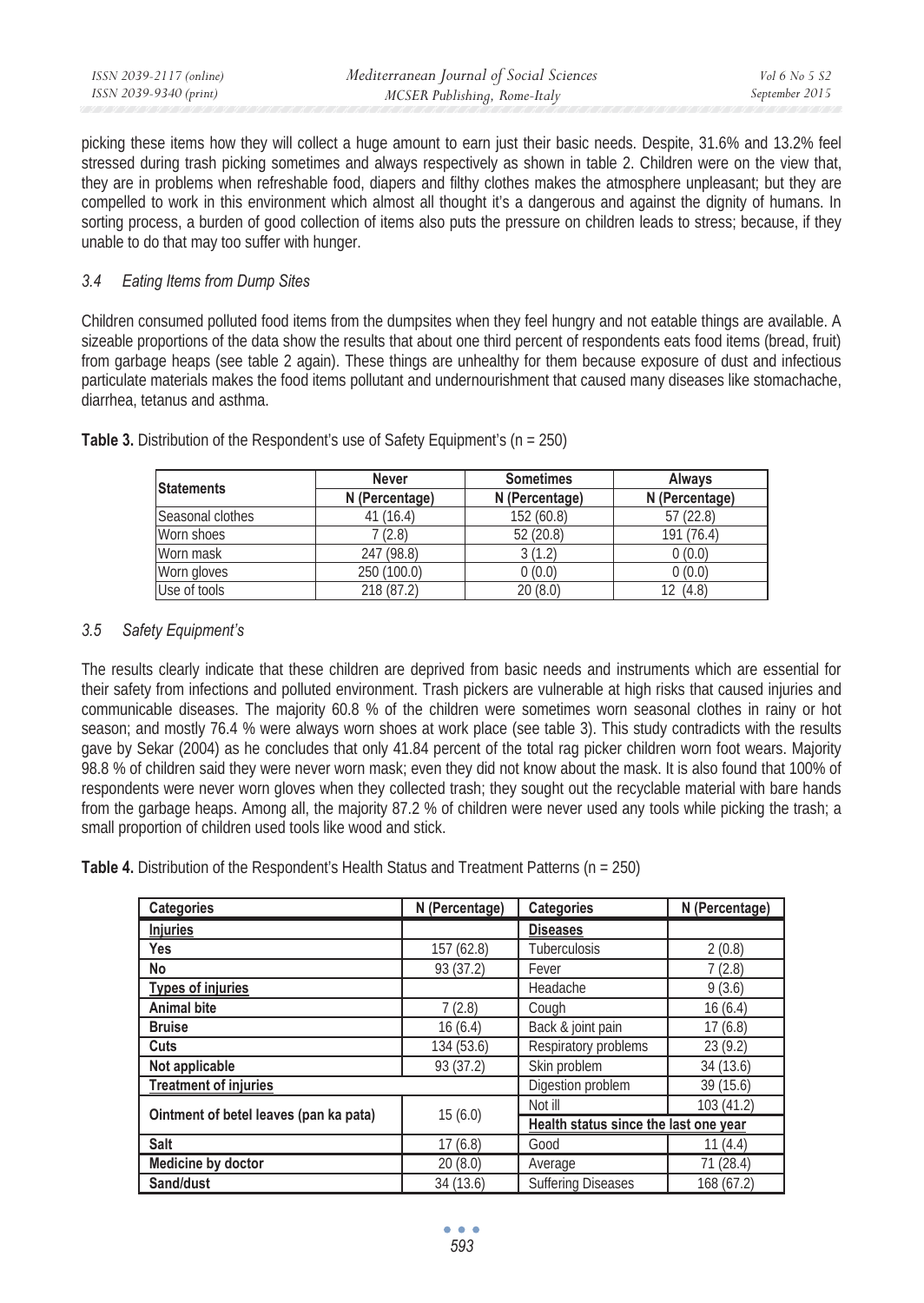| Ghee/desi ghee/oil | 71 (28.4) | <b>Consult for treatment</b> |            |
|--------------------|-----------|------------------------------|------------|
| Not applicable     | 93(37.2)  | Hakeem                       | 11 (4.4)   |
|                    |           | Homeopathic                  | 13(5.2)    |
|                    |           | Hospital                     | 20(8.0)    |
|                    |           | Self-treatment               | 57(22.8)   |
|                    |           | Local doctor                 | 149 (59.6) |

### *3.6 Injuries and types of Injuries*

Table 4 shows that a significant 62.8 % of respondents were injured at work place. Their bare hands and feet may injure with sharp glass pieces lying hidden in the garbage heaps and develop into rankle wounds. The data about the different types of injuries reveals that among the all injured children, the majority 53.6 % of them got cuts during the trash picking. A number of cuts are viewed on their hands, arms and foot during the study. They roam around the garbage heaps without shoes, gloves and tools (stick, wood); despite, many sharp metals caused the cuts. Tripathy (1997) indicated that mostly child rag (trash) pickers received cuts on their hands when collecting rusted iron pieces; others, Barki & Manhas (2013) concluded that child trash pickers faced various physical hazards during the work such as cuts/bruises on their body.

## *3.7 Treatment of Injuries*

In getting injuries/cuts, mostly 28.4% and 13.6% apply desi ghee/oil and sand/dust respectively; some 6.8% apply salt on the affected parts; only 8.0% goes to the local doctors as shown in table 4. Children with the view that only go to the doctors for treatment when the wounds are not cured because they can't afford the expenditures for it. They apply sand dust on the wounds or tying with a piece of cloth available in the locality even if it is from the garbage dump (Sekar, 2004).

### *3.8 Diseases*

The results state the diseases about trash picker children when the study was conducted. The study indicates that most of the trash picker children suffered from digestion problems (15.6%), skin problems (13.6%) and respiratory problems (9.2%) due to the infectious atmosphere of dump sites and wastes. It is concluded that most having digestion problems because of unhygienic food, even sometimes eats items found in the garbage heaps. A study conducted in Vietnam by Nguyen *et al.* (2000), 17 % were children amongst all, it is found that most of the children suffered from stomach ache, headache and cough. By another, Tidke (2014) almost 75 % of rag picker children are facing different health problems; they suffered from infections, headache, skin diseases and allergic diseases.

#### *3.9 Health Status since the Last One Year*

Illness is a common phenomenon among the trash picker children. They suffer from several kinds of diseases due to their working and living conditions; the working sites and homes are infectious where the trash is collected and kept for separation. The findings also reveal the health status of trash picker children since the last one year; at most 67.2 % of respondents informed that they were suffering from diseases (see table 4). Sekar (2004) studied that rash pickers are subject to illness due to cold, improper food and exposure to contamination and bacteria.

## *3.10 Consult for Treatment*

Most, 59.6 % of the children were consulted the local doctors when they ill; and a significant 22.8 % of them were not consulted with anyone (see table 4 again); they do the treatment by self. They prefer self-treatment; takes medicines on their own and gone to the local doctors or hospitals depending upon the seriousness diseases. Most of the children were of the view that "it is difficult to afford basic needs (roti/chapati) in these expensive days you are asking about treatment of diseases". During the study, it was found that the local doctors in these informal settlements are quacks without formal medical education and having fake degrees. On falling illness, 47.14 percent of the trash picking children has consulted the local doctor and 29.95 percent had self-treatment (Sekar, 2004). Almost all waste pickers were suffering from some sorts of health problem; they don't care about their health and manage by themselves, especially in terms of injury